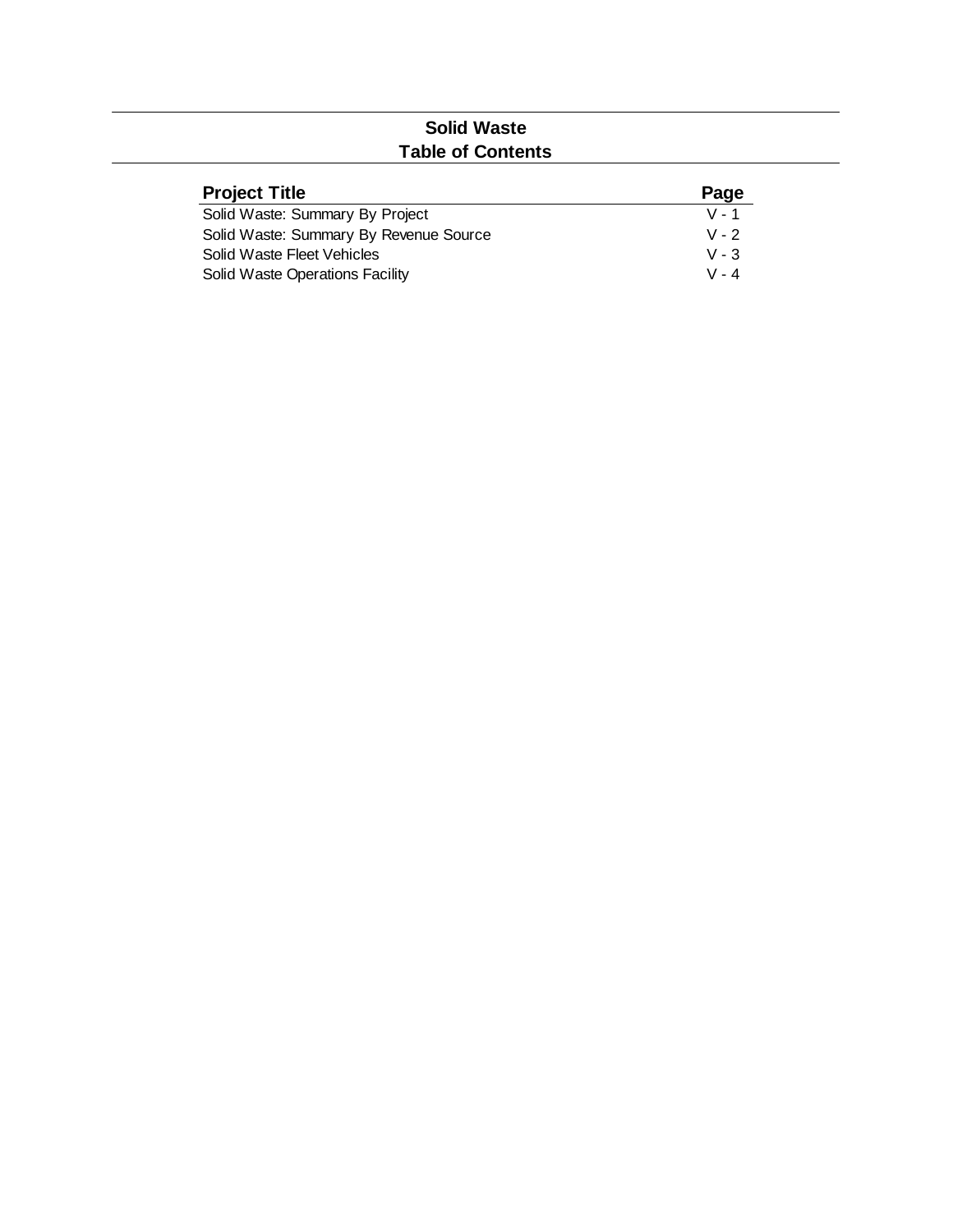#### **Category Prior Year FY 2014-15 FY 2015-16 FY 2016-17 FY 2017-18 FY 2018-19 FY 2019-20 Total Request Program Category: Solid Waste SUMMARY BY PROJECT Future Years** Solid Waste Fleet Vehicles 4,340,787 1,700,000 0 0 0 0 0 0 6,040,787 Solid Waste **Operations** Facility 590,000 0 0 0 0 0 0 0 590,000 **\$4,930,787 \$1,700,000 \$0 \$0 \$0 \$0 \$0 \$0 \$6,630,787**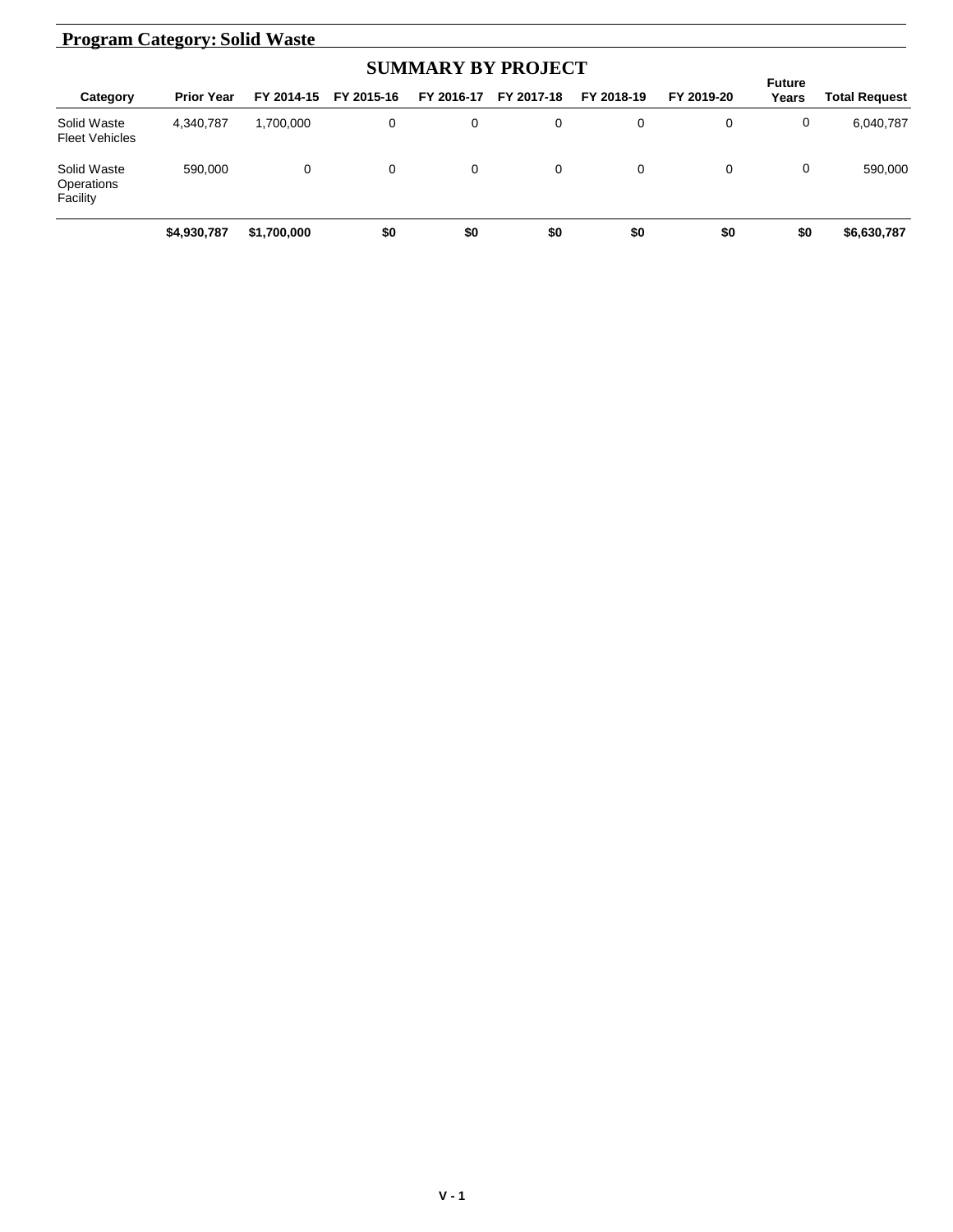### **SUMMARY BY REVENUE SOURCE**

|                          |                   |             |     |                       |            |            |            | <b>Future</b><br>Years |                    |
|--------------------------|-------------------|-------------|-----|-----------------------|------------|------------|------------|------------------------|--------------------|
| Category                 | <b>Prior Year</b> | FY 2014-15  |     | FY 2015-16 FY 2016-17 | FY 2017-18 | FY 2018-19 | FY 2019-20 |                        | <b>Total Funds</b> |
| Unidentified             | $\Omega$          |             |     |                       |            |            |            |                        | 0                  |
| <b>Rev Unauthorized</b>  |                   |             |     |                       |            |            |            |                        | 0                  |
| <b>Rev Authorized</b>    |                   |             |     |                       |            |            |            |                        |                    |
| Pay-As-You-Go            | 90,000            |             |     |                       |            |            |            |                        | 90,000             |
| Other                    | 4,340,787         | 1,700,000   |     |                       |            |            |            | 0                      | 6,040,787          |
| Intergovernmental        |                   |             |     |                       |            |            |            |                        |                    |
| <b>Installment Sales</b> |                   |             |     |                       |            |            |            |                        | 0                  |
| Impact Fees              |                   |             |     |                       |            |            |            |                        | 0                  |
| <b>GOB Unauthorized</b>  |                   |             |     |                       |            |            |            |                        |                    |
| <b>GOB Authorized</b>    | 500.000           |             |     |                       |            |            |            |                        | 500,000            |
|                          | \$4,930,787       | \$1,700,000 | \$0 | \$0                   | \$0        | \$0        | \$0        | \$0                    | \$6,630,787        |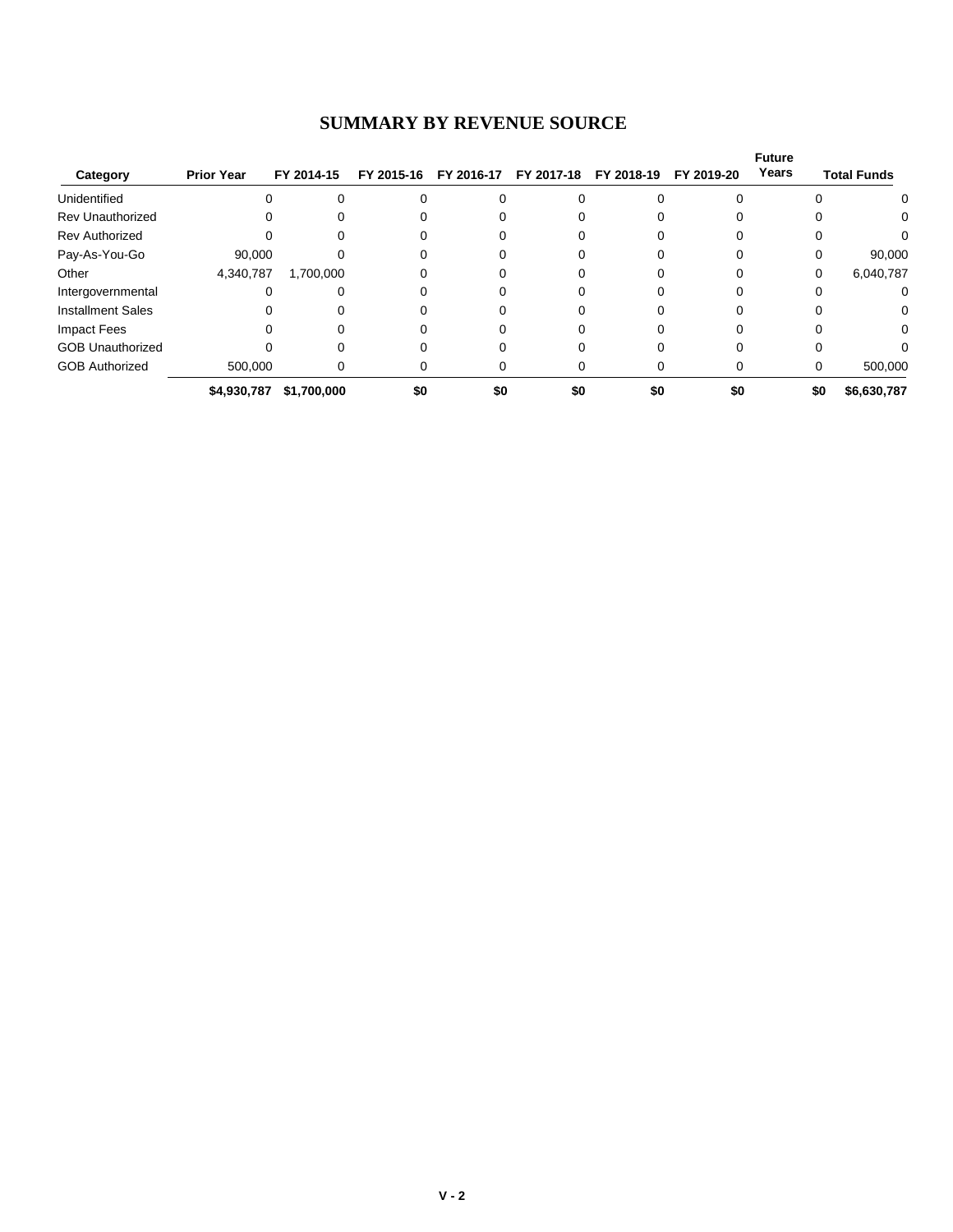### **CITY OF DURHAM CAPITAL IMPROVEMENTS PROGRAM**

| Service Area                                                                           |                    |                    | Department        |                     |                         | Division/Program:     |            | District:              |                    |
|----------------------------------------------------------------------------------------|--------------------|--------------------|-------------------|---------------------|-------------------------|-----------------------|------------|------------------------|--------------------|
| Solid Waste                                                                            |                    |                    | Fleet             |                     |                         |                       |            | All                    |                    |
| <b>Project Title</b>                                                                   |                    |                    | <b>Pin Number</b> |                     |                         | Master Plan           |            |                        |                    |
| Solid Waste Fleet Vehicles                                                             |                    |                    |                   |                     |                         |                       |            |                        |                    |
|                                                                                        |                    |                    |                   |                     |                         |                       |            |                        |                    |
| <b>Project Description</b>                                                             |                    |                    |                   |                     |                         |                       |            |                        |                    |
| This project is for the financing of fleet vehicles for the Solid Waste<br>Department. |                    |                    |                   |                     |                         |                       |            |                        |                    |
| PROJECT STATUS -                                                                       |                    | June 2014          |                   |                     | <b>PROJECTED DATES:</b> |                       |            | <b>TYPE REQUEST</b>    |                    |
| <b>Total Expenditures</b><br>\$3,527,083                                               |                    |                    |                   | Beginning           |                         | 10/11<br>Continuation |            |                        |                    |
|                                                                                        |                    |                    |                   | Completion<br>03/24 |                         |                       |            |                        |                    |
|                                                                                        |                    |                    |                   |                     |                         |                       |            |                        |                    |
|                                                                                        |                    |                    |                   |                     |                         |                       |            |                        |                    |
| <b>Appropriation</b>                                                                   | <b>Prior Year</b>  | 2014-15            | 2015-16           | 2016-17             | 2017-18                 | 2018-19               | 2019-20    | <b>Future</b><br>Years | <b>TOTAL</b>       |
| Planning/Design                                                                        | \$0                | \$0                | \$0               | \$0                 | \$0                     | \$0                   | \$0        | \$0                    | \$0                |
| Land                                                                                   | \$0                | \$0                | \$0               | \$0                 | \$0                     | \$0                   | \$0        | \$0                    | \$0                |
| Construction                                                                           | \$4,340,787        | \$1,700,000        | \$0               | \$0                 | \$0                     | \$0                   | \$0        | \$0                    | \$6,040,787        |
| Equip/Furnishings                                                                      | \$0                | \$0                | \$0               | \$0                 | \$0                     | \$0                   | \$0        | \$0                    | \$0                |
| Contingency                                                                            | \$0                | \$0                | \$0               | \$0                 | \$0                     | \$0                   | \$0        | \$0                    | \$0                |
| <b>Total</b>                                                                           | \$4,340,787        | \$1,700,000        | \$0               | \$0                 | \$0                     | \$0                   | \$0        | \$0                    | \$6,040,787        |
| Revenue                                                                                | <b>Prior Year</b>  | 2014-15            | 2015-16           | 2016-17             | 2017-18                 | 2018-19               | 2019-20    | <b>Future</b><br>Years | <b>TOTAL</b>       |
| Pay-As-You-Go                                                                          | \$0                | \$0                | \$0               | \$0                 | \$0                     | \$0                   | \$0        | \$0                    | \$0                |
| <b>GOB Authorized</b>                                                                  | \$0                | \$0                | \$0               | \$0                 | \$0                     | \$0                   | \$0        | \$0                    |                    |
| <b>GOB Unauthorize</b>                                                                 |                    |                    |                   |                     | \$0                     | \$0                   |            |                        | \$0                |
| <b>Rev Authorized</b>                                                                  | \$0<br>\$0         | \$0                | \$0               | \$0                 |                         |                       | \$0        | \$0                    | \$0                |
| Rev Unauthorized                                                                       | \$0                | \$0                | \$0               | \$0<br>\$0          | \$0<br>\$0              | \$0                   | \$0        | \$0<br>\$0             | \$0                |
| <b>Installment Sales</b>                                                               | \$0                | \$0                | \$0               |                     |                         | \$0                   | \$0        |                        | \$0                |
|                                                                                        |                    | \$0                | \$0               | \$0                 | \$0                     | \$0                   | \$0        | \$0                    | \$0                |
| Impact Fees                                                                            | \$0                | \$0                | \$0               | \$0                 | \$0                     | \$0                   | \$0        | \$0                    | \$0                |
| Intergovernmental                                                                      | \$0                | \$0                | \$0               | \$0                 | \$0                     | \$0                   | \$0        | \$0                    | \$0                |
| Other<br>Unidentified                                                                  | \$4,340,787<br>\$0 | \$1,700,000<br>\$0 | \$0<br>\$0        | \$0<br>\$0          | \$0<br>\$0              | \$0<br>\$0            | \$0<br>\$0 | \$0<br>\$0             | \$6,040,787<br>\$0 |